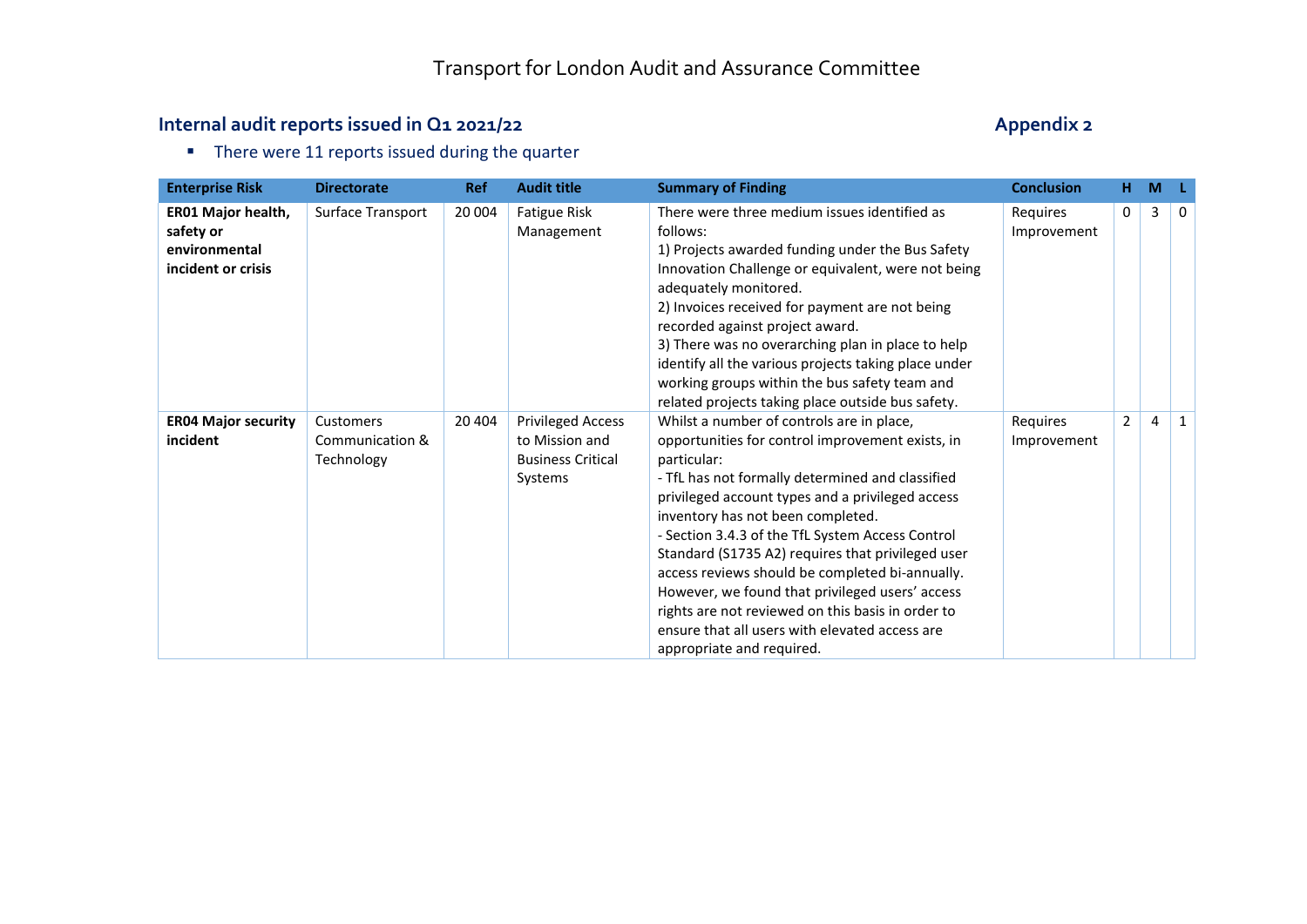| <b>Enterprise Risk</b>                  | <b>Directorate</b>                         | <b>Ref</b> | <b>Audit title</b>                                                                | <b>Summary of Finding</b>                                                                                                                                                                                                                                                                                                                                                                                                                                                                 | <b>Conclusion</b>  | н.       | M            | -L           |
|-----------------------------------------|--------------------------------------------|------------|-----------------------------------------------------------------------------------|-------------------------------------------------------------------------------------------------------------------------------------------------------------------------------------------------------------------------------------------------------------------------------------------------------------------------------------------------------------------------------------------------------------------------------------------------------------------------------------------|--------------------|----------|--------------|--------------|
| <b>ER07 Financial</b><br>sustainability | Customers<br>Communication &<br>Technology | 21 0 23    | ACE-funded<br>projects: The<br><b>Cultural Recovery</b><br>Fund Part 1            | The London Transport Museum (LTM) successfully<br>applied to the Arts Council England (ACE) for a grant<br>of £1.75m towards its running costs. Certain<br>conditions had to be met before payment was made;<br>one of which was a certified statement of income<br>and expenditure.<br>Internal Audit confirmed that the statement, in all<br>material aspects, accurately reflects the LTM's<br>income and expenditure during the financial period<br>ended 31 March 2021.              | Memo               | 0        | 0            | $\Omega$     |
| <b>ER07 Financial</b><br>sustainability | Finance                                    | 21034      | <b>TfL Scorecard</b>                                                              | - All measures reviewed, for both the H1 and H2<br>scorecards, exceeded their targets. In all cases we<br>are satisfied that the outcomes have been accurately<br>reported.<br>- Two mitigations were proposed for the 2020/21 TfL<br>Scorecard results. These have been submitted to the<br>Chief Finance Officer and Commissioner for review<br>and approval. In our opinion these mitigations are<br>reasonable.<br>- There were no issues identified in the course of this<br>review. | Memo               | $\Omega$ | $\Omega$     | $\Omega$     |
| <b>ER07 Financial</b><br>sustainability | <b>Human Resources</b>                     | 20 10 8    | Transitioning to<br>the new Additional<br>Voluntary<br>Contributions<br>provider  | Key controls to ensure the effective transition to the<br>new Additional Voluntary Contributions provider<br>were found to be well designed and operated<br>effectively. No issues or actions were identified or<br>raised.                                                                                                                                                                                                                                                               | Well<br>Controlled | 0        | $\Omega$     | $\mathbf 0$  |
| <b>ER07 Financial</b><br>sustainability | Surface Transport                          | 20 113     | Additional<br>Dedicated Home to<br>School and College<br><b>Transport Funding</b> | Provision of extra Covid-secure buses and associated<br>services, e.g. cleaning and communications via<br>posters, to enable school pupils to be transported to<br>school when there was reduced capacity due to<br>social distancing on public service buses.<br>This review certified £9,230,276.74 of expenditure<br>was spent in line with the terms and conditions<br>attached to the grant.                                                                                         | Memo               | 0        | $\mathbf{0}$ | $\mathbf{0}$ |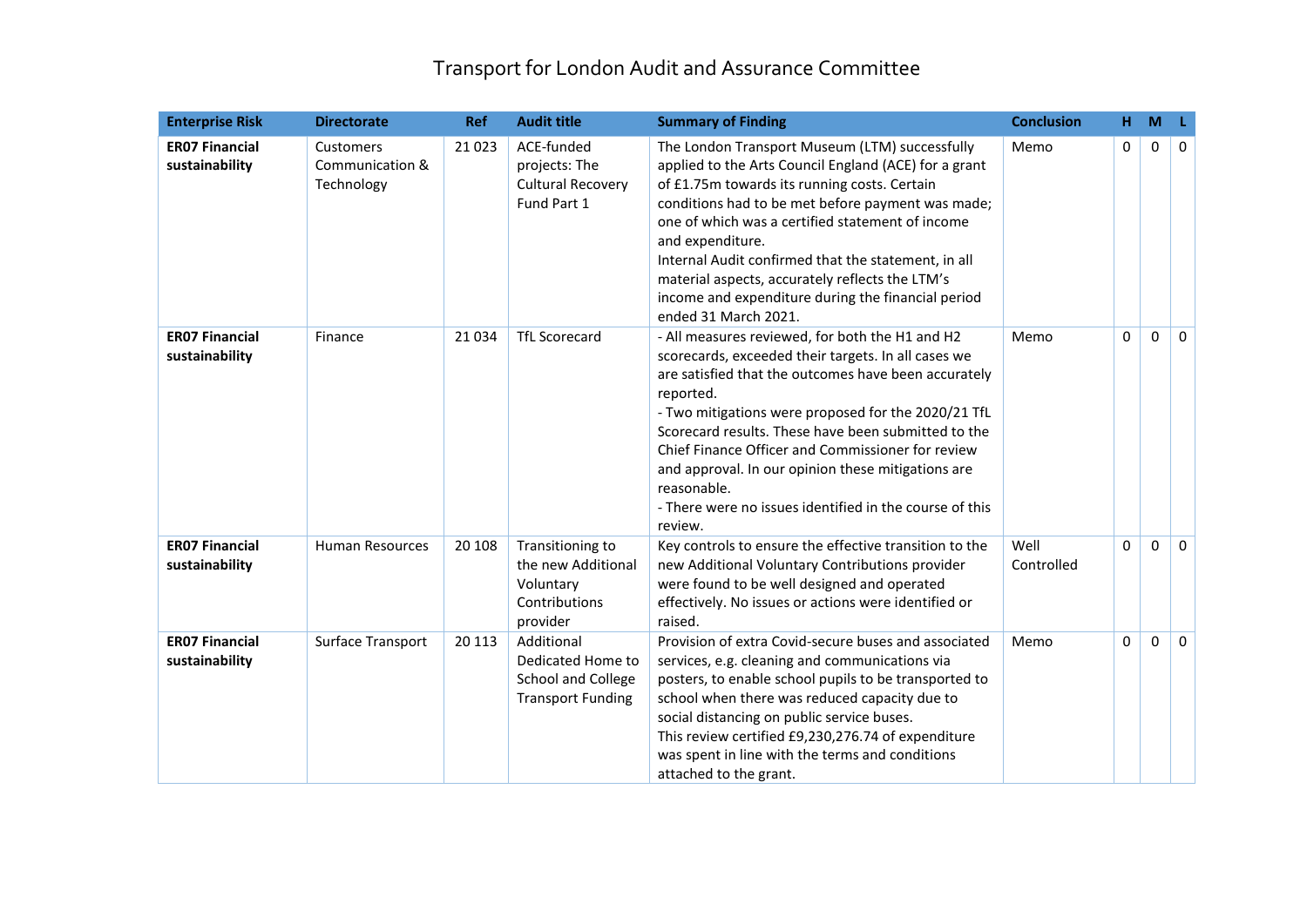| <b>Enterprise Risk</b>                                | <b>Directorate</b>                         | <b>Ref</b> | <b>Audit title</b>                                                       | <b>Summary of Finding</b>                                                                                                                                                                                                                                                                                                                                                                                                                                                                                                                                                                                                                                                                                                                                                                                                                                                                                                                                                                                                                                                                    | <b>Conclusion</b>        | н. | M |          |
|-------------------------------------------------------|--------------------------------------------|------------|--------------------------------------------------------------------------|----------------------------------------------------------------------------------------------------------------------------------------------------------------------------------------------------------------------------------------------------------------------------------------------------------------------------------------------------------------------------------------------------------------------------------------------------------------------------------------------------------------------------------------------------------------------------------------------------------------------------------------------------------------------------------------------------------------------------------------------------------------------------------------------------------------------------------------------------------------------------------------------------------------------------------------------------------------------------------------------------------------------------------------------------------------------------------------------|--------------------------|----|---|----------|
| <b>ER13 Governance</b><br>and controls<br>suitability | Customers<br>Communication &<br>Technology | 20 40 3    | Compliance with<br><b>GDPR</b><br>Requirements-<br>Concessions<br>System | Our audit identified the following:<br>- Inadequate governance over access control matrix<br>used to grant users access to the InNovator<br>application has resulted in users having more<br>permissions than required.<br>- There is no regular review of the InNovator logs<br>recording all user activity.<br>- The requirement for the TfL Contact Centre<br>Operations Executive team to encrypt personal data<br>before sending it to data subjects is not included in<br>its documented procedures.                                                                                                                                                                                                                                                                                                                                                                                                                                                                                                                                                                                   | Adequately<br>Controlled | 0  | 3 | 1        |
| <b>ER13 Governance</b><br>and controls<br>suitability | Surface Transport                          | 20 006     | <b>Bus Service</b><br>Delivery Model                                     | There were six high priority issues found:<br>1) The merging of three roles into the Senior Delivery<br>Manager (SDM) role has meant that the job<br>combines many complex and disparate facets that<br>SDMs feel are difficult to manage.<br>2) The ability of the Senior Service Delivery Manager<br>to fulfil their role is dependent on the knowledge,<br>skills and abilities of the SDMs that they manage.<br>3) There is a lack of management information which<br>is impeding senior management's ability to have<br>strategic oversight and management of their<br>business operations.<br>4) Operational staff in Bus Service Delivery have not<br>been subject to performance reviews and poor<br>performance is not being effectively managed in line<br>with established TfL policies and procedures.<br>5) There is insufficient management information to<br>assess the work capacity of Network Traffic<br>Controllers in providing support to the SDM role.<br>6) Issues affecting the safety of TfL bus stations are<br>not being escalated by some SDMs to Bus Operators. | Poorly<br>Controlled     | 6  | 4 | $\Omega$ |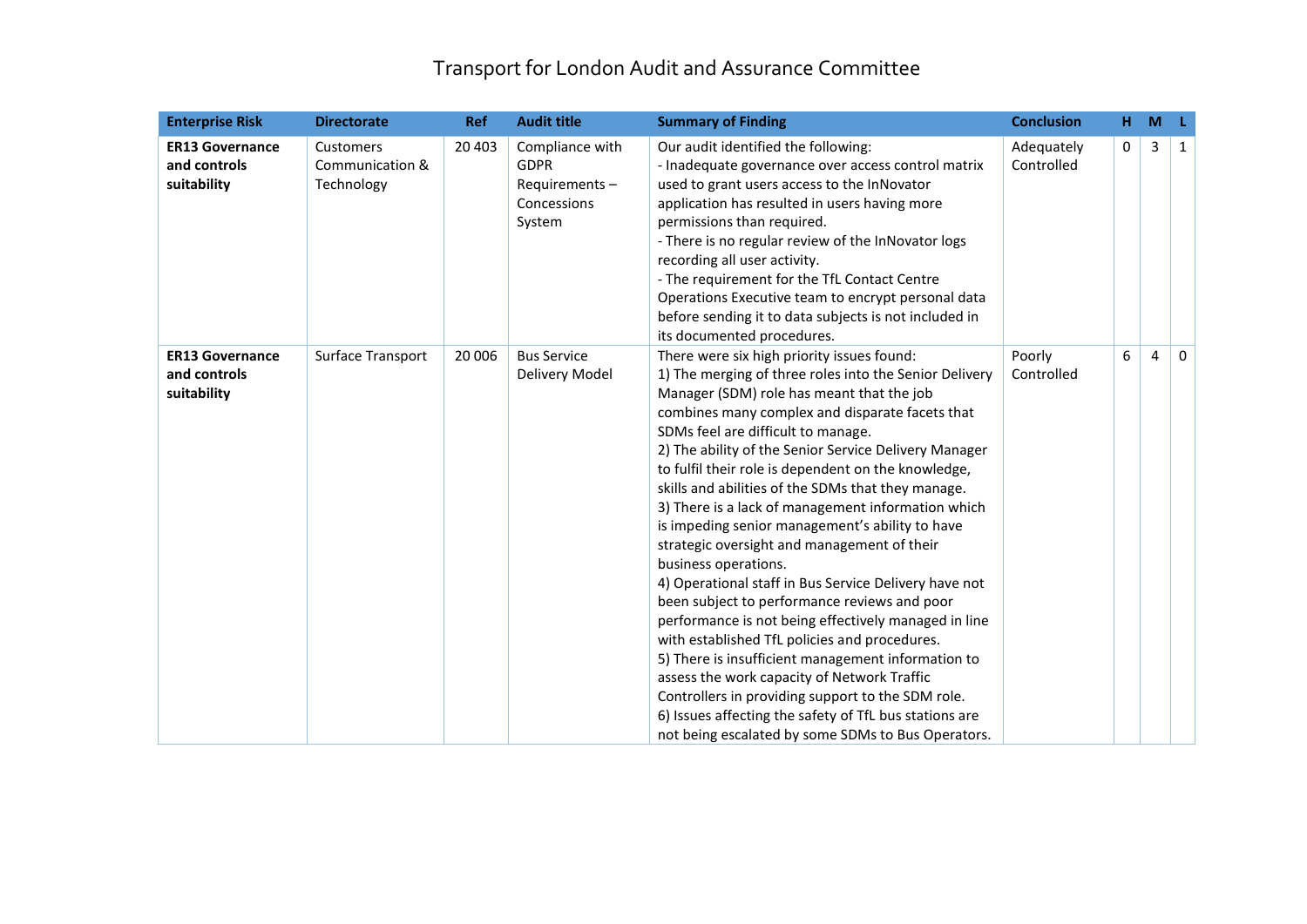| <b>Enterprise Risk</b>                                | <b>Directorate</b>     | <b>Ref</b> | <b>Audit title</b>                              | <b>Summary of Finding</b>                                                                                                                                                                                                                                                                                                                                                                                                                                                                                                                                                                                                                                                                                                                                                                                                                                                                           | <b>Conclusion</b>       | н.           | M |          |
|-------------------------------------------------------|------------------------|------------|-------------------------------------------------|-----------------------------------------------------------------------------------------------------------------------------------------------------------------------------------------------------------------------------------------------------------------------------------------------------------------------------------------------------------------------------------------------------------------------------------------------------------------------------------------------------------------------------------------------------------------------------------------------------------------------------------------------------------------------------------------------------------------------------------------------------------------------------------------------------------------------------------------------------------------------------------------------------|-------------------------|--------------|---|----------|
| <b>ER13 Governance</b><br>and controls<br>suitability | <b>General Counsel</b> | 20 610     | <b>TfL Governance</b><br>and Decision<br>Making | Four medium and one low issue were raised. The<br>medium issues are as follows:<br>1) Some Terms of Reference (ToR) had not been<br>changed to reflect the new guidance on names of<br>meetings, there is no standard template and levels of<br>detail vary.<br>2) Decisions do not include the decision maker's<br>name in the minutes or are not supported by a<br>separate decision note which sets out the decision.<br>3) TfL is subject to the Public Sector Equality Duty,<br>which requires it to have due regard to the impacts<br>of its decisions on people with protected<br>characteristics. The guidance does not provide<br>granular detail on how and when an Equality Impact<br>Assessment is to be evidenced.<br>4) The Processes & Systems Group ToR require<br>decisions up to the value of £0.5m to be on 'Group'<br>consensus basis rather those with delegated<br>authority. | Requires<br>Improvement | $\mathbf{0}$ | 4 | 1        |
| <b>ER14 Opening of</b><br>the Elizabeth Line          | Crossrail              | 20 508     | Demobilisation of<br>Tier 1 contractors         | There were no issues identified as part of this audit.<br>However, some were noted that will be reported as<br>part of audit 20 504 on the Alternative Delivery<br>Model. This audit (20 508) was also split into two<br>parts, the second part of which will be undertaken as<br>part of the 2021/22 plan.                                                                                                                                                                                                                                                                                                                                                                                                                                                                                                                                                                                         | Well<br>Controlled      | $\Omega$     | 0 | $\Omega$ |